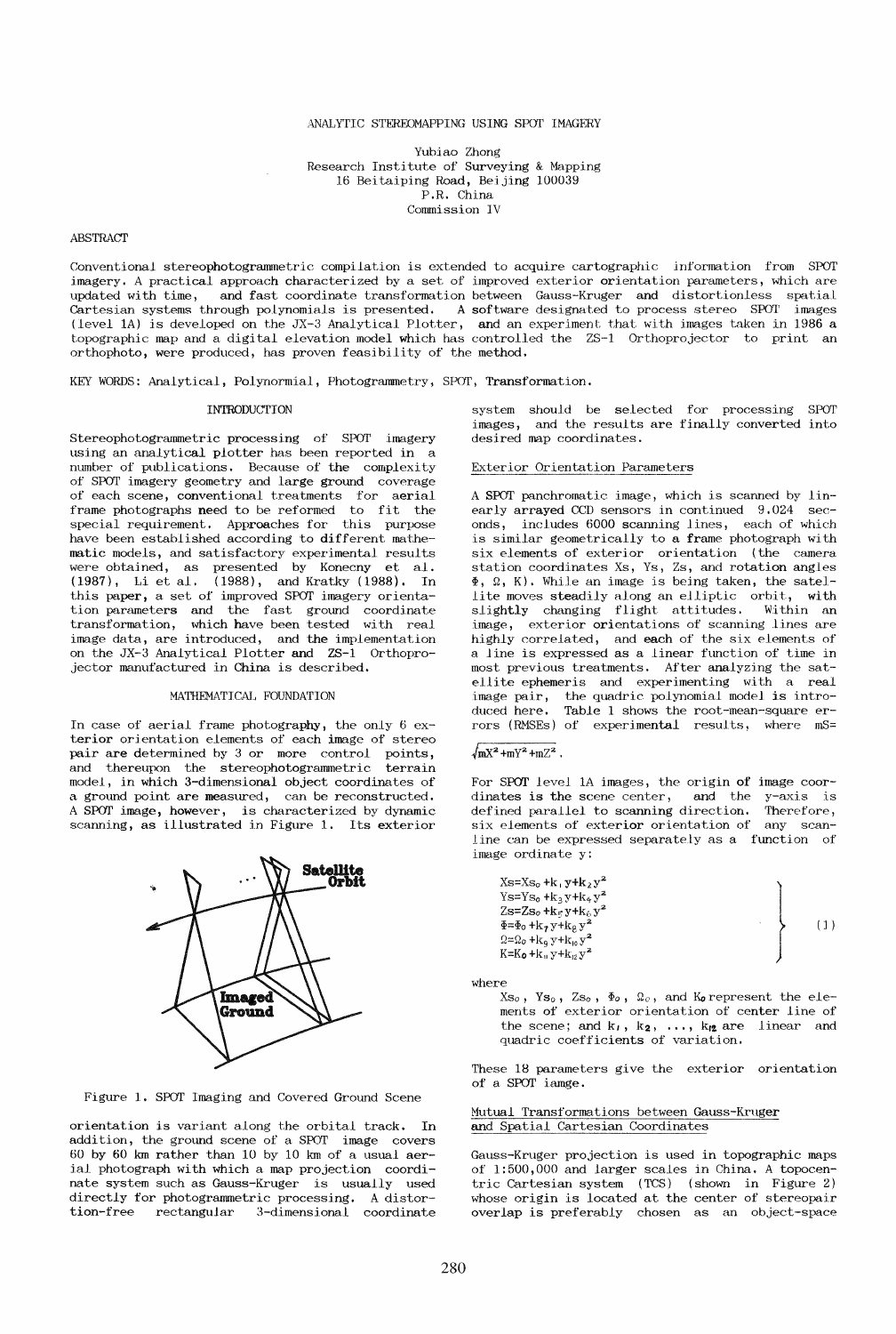| Degree of Polynomial<br>for Image Parameters | 17 Control Points |      |       |       | 40 Check Points |      |       |       |
|----------------------------------------------|-------------------|------|-------|-------|-----------------|------|-------|-------|
|                                              | mX                | mY   | mZ    | mS    | mX              | mY   | mZ    | mS    |
| Linear                                       | 3.56              | 6.29 | 23.61 | 24.69 | 8,48            | 6.82 | 20.23 | 22.97 |
| Quadric                                      | 1.69              | 3.87 | 2.60  | 4.96  | 8.51            | 7.01 | 8,10  | 13.68 |

Table 1. Ground Residuals (RMSE:m) after Exterior Orientation



Figure 2. Topocentric Cartesian System

coordinate system of photogrammetric computation while processing SPOT imagery. Rigorous mutual transformations between map projection and TCS coordinates involve following conversions:

Gauss-Kruger Coordinates and Normal Height<br>(Xg,Yg,h)  $\longleftrightarrow$  Geodetic Latitude, Longitude, and Height  $(B,L,H) \longleftrightarrow$  Geocentric Spatial Rectangular Coordinates (Xc, Yc, Zc)  $\longleftrightarrow$  TCS Coordinates  $(X, Y, Z)$ .

The formulations are described in detail by Xiong. It is much time-consuming to perform these calculations, and especially some conversions require iterative refinement. A fast algorithm to substitute for the above complicated computation is required to meet the realtime needs of on-line photogrammetric mapping. One method that quadric polynomials perform the conversion between Gauss-Kruger and the TCS planimetric coordinates (Xo, Yo) on the reference spheroid, and then the elevation is considered, is proposed in this article. From  $(Xg, Yg)$  to  $(Xo, Yo)$ , the conversion is:

$$
Xo=A0+A1 Xg+A2 Yg+A3 Xg2+A4 XgYg+A5 Yg2,
$$
  
\n
$$
Yo=B0+B1 Xg+B2 Yg+B3 Xg2+B4 XgYg+B5 Yg2
$$
\n(2)

and reversely

 $\overline{2}$ 

where coefficients  $A_i$ ,  $B_i$ ,  $A_i^{\dagger}$ , and  $B_i^{\dagger}$  ( $i=0, 1, ...,$ 5) are solved in advance from rigorously computed coordinates of a number of known standard ground points (from scene parameters or existing maps) evenly distributed over the imaged area. Considering the influence of height (illustrated in Figure 3 where the reference spheroid is approximately considered as a sphere whose radius  $R$  is equal to the average size of the spheroid), the TCS coordinates of a ground point are

$$
X = Xo(1+\frac{H}{R}), \quad Y = Yo(1+\frac{H}{R}), \quad Z \approx H - \frac{1}{2R}(1+\frac{H}{R})(Xo^{2}+Yo^{2}) \quad (4)
$$



Figure 3. Plane Section through Z-Axis and a Ground Point

where H=h+ha (ha is the height anomaly of the area), and the reverse transformation begins with

$$
H \approx Z + \frac{X^2 + Y^2}{2(R+Z)}, \quad Xo = X \frac{R}{R+H}, \quad Yo = Y \frac{R}{R+H}
$$
 (5)

then  $h=H-ha$  and formula (3) are used.

Computation has demonstrated that in an area (central  $B=39^{\circ}46'$  and  $L=118^{\circ}17.5'$  of 60 by 60 km the maximal residuals (compared with rigorous transformation) are 0.25m of planimetric coordinates and 0.2m of elevation, much smaller than observation errors, and only occasionally existing far from the TCS origin.

#### Solution of Exterior Orientation Parameters

Instead of conventional relative and absolute orientations of stereophotogrammetry, the image orientation parameters of two SPOT images are directly<br>solved by means of spatial resection. For each point, its collinearity equations of left or right image are

$$
x=-f\frac{a_1(X-Xs)+b_1(Y-Ys)+c_1(Z-Zs)}{a_3(X-Xs)+b_3(Y-Ys)+c_3(Z-Zs)}
$$
  
\n
$$
0=-f\frac{a_2(X-Xs)+b_2(Y-Ys)+c_2(Z-Zs)}{a_3(X-Xs)+b_3(Y-Ys)+c_3(Z-Zs)}
$$
 (6)

where

f is the focal length; Xs, Ys, Zs are dynamic exposure station coordinates calculated by  $(1)$ ;  $a_i$ ,  $b_i$ , and  $c_i$  ( $i=1$ , 2, 3) are direction cosines (Wang 14) determined by dynamic attitude  $\Phi$ ,  $\Omega$ , K calculated also by  $(1)$ ; and X, Y, Z are TCS coordinates of the corresponding ground point.

By linearizing  $(6)$  combined with  $(1)$ , orientation parameters of two images, whose initial values may be obtained from orbit data, are computed in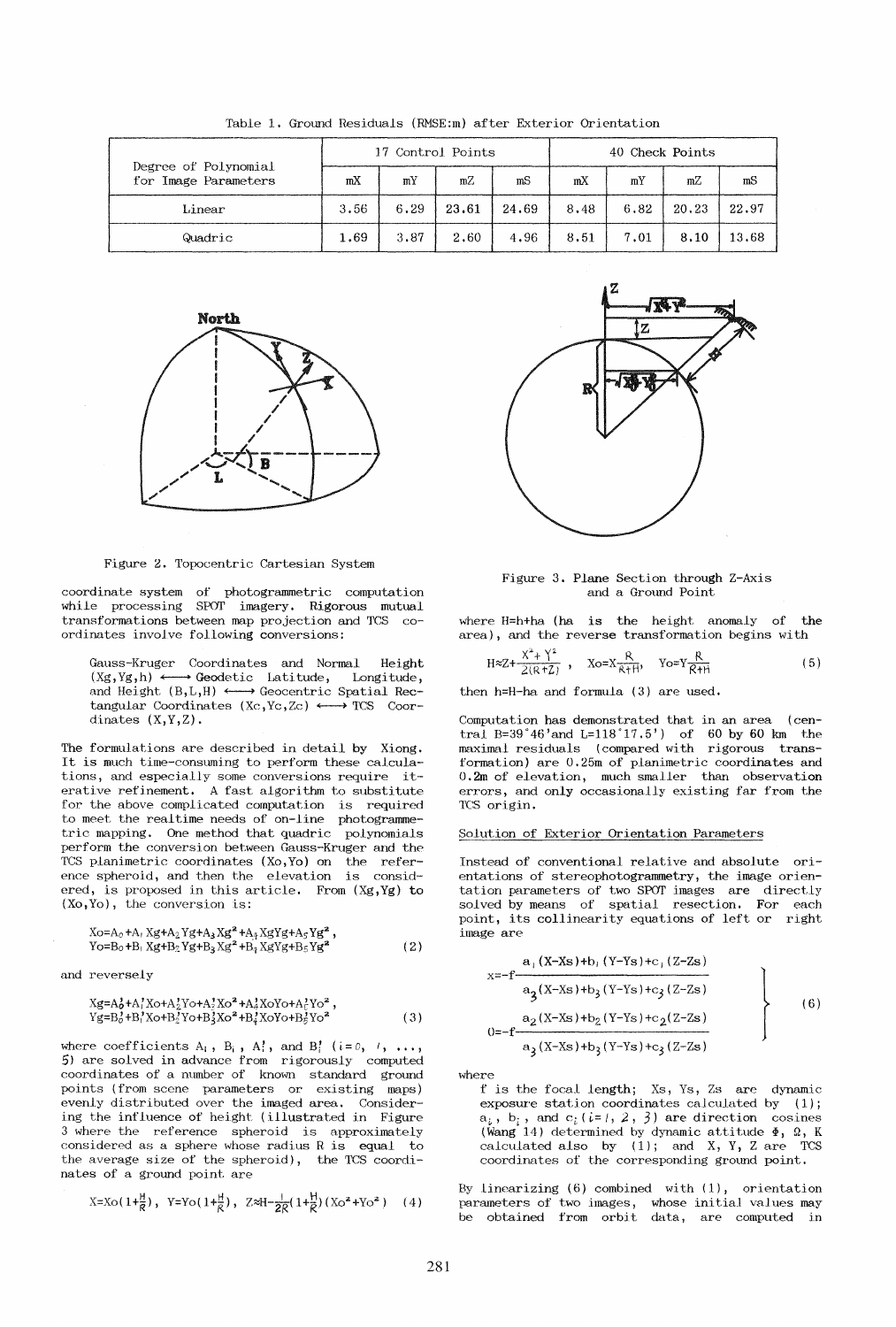iteration with the use of known image and objectspace coordinates of adequate control points, by least square.

# REALTIME IMAGE POSITIONING

As we know the LOOP program which runs with a certain frequency over 50 times per second in order to dynamically keep the conjugate relationship of identical object and left and right image points is the core of an analytical plotter. It may include the input of map or object-space coordinates, solution of left and right image coordinates, and closed-service for driving the left and right photocarriages, and the drawing pen when on-line mapping, onto the positions just calculated. For frame imagery, rotation matrice (consisting of direction cosines) and exposure station coordinates are fixed in all points of an image and image coordinates can be easily solved through collinearity equations of central perspective (Wang 5) from ground coordinates. For SPOT imagery, however, since elements of exterior orientation are y-dependent, exact image coordinates cannot be computed simply by direct solution of the equations  $(6)$  combined with  $(1)$ . Mathematically, time-consuming iteration, i.e.

 $y=0$ ; repeat: calculate (1) and  $a_2$ ,  $b_2$ ,  $c_2$ ,  $a_3$ ,  $b_3$ ,  $c_3$ , calculateay equal to the right expression of second equation in (6), refine y=y+Ay, until Ay is negligible (almost equal to zero); calculate  $a_i$ ,  $b_i$ ,  $c_i$ ; calculate  $x$  by first equation in  $(6)$ .

is adopted to find the solution. This procedure greatly slow down the execution frequency of LOOP so that stereoscopic visual perception is apparently trembling or un-continuous. An approach that a fictitious central perspective image whose six elements of exterior orientation are same as those of center line of SPOT images is considered, and differences between central perspective and SPOT geometry are next compensated by bilinear interpolation with regard to ground (or image plus height) coordinates from tables computed before LOOP runs, as described in detail by Konecny (1987) and Li (1988), is substituted for the iteration algorithm. In addition, before computing image coordinates, Gauss-Kruger coordinates and height have to be converted into 1DS coordinates. Based on the method here, a LOOP program for SPOT imagery whose operational sequence is shown in Figure 4 is coded in C.



Figure 4. Schematic Diagram of LOOP Program

It runs with 7ms per cycle on an AT personal computer (10MHz) which controls the  $JX-3$ .

### IMPLEMENTATION ON JX-3

According to the restitution discussed above, a software running on the  $JX-3$  was designed by the software running on the  $JX-3$  was designed by author to produce topographic maps and digital elevation models (HEMs) from SPOT stereo images. The program structure and implementation procedure illustrated in Figure 5. Except those that closely relate to hardware and hence are programmed in Assembly, all other subroutines and programs are developed in C (Microsoft C5.0 Version). All functional modules are integrated and managed under a main menu. No additional hardware is required.

### EXPERIMENT AND CONCLUSION

A SPOT stereopair (duplicate) of the Tangshan area taken in May, 1986, with a base-to-height ratio of 0.5 and a percentage overlap of 90%, was provided for experiment. The ground coordinates of control and check points are acquired from existing maps at scales of 1:10,000 and 1:50,000 compiled in 1970s. 17 control points distributed as in Figure 6 were used to compute the exterior parameters of images. 80 independent points were checked by comparing the ground coordinates separately acquired from the orientated stereoscopic model and the existing maps, and statistic RMSEs (m) are



Figure 5. Organization Chart of Implementation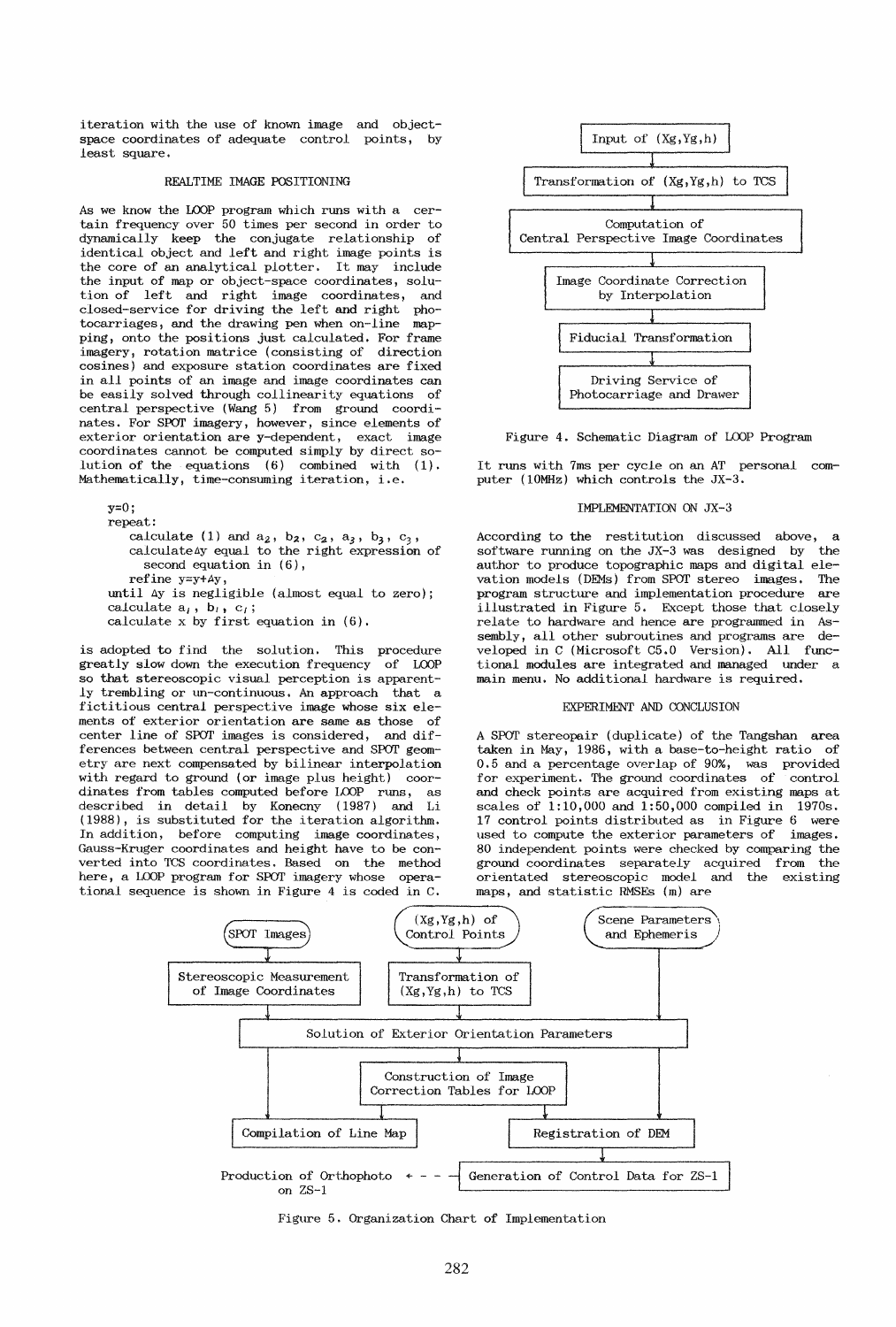

Figure 6. Distribution of Control Points and Ground Scenes of Two Images

- 40 points compared with 1:10,000 maps: mX=8.13, mY=8.16, mh=5.71
- 40 points compared with 1:50,000 maps: mX=11.90, mY=12.65, mh=6.92

A line map at the scale of 1:100,000 was compiled with all index and partial standard contours, some habitations, roads, and hydrography features, etc. (Figure 7). In addition, a DEM was registered from the stereo images, and then used to generate the control data of ZS-l. An orthophoto (Figure 8) at the scale of 1:50,000 was printed, and the residual RMSEs (mm) according to 26 check points are

# mx=O.24, my=0.26

The experimentation shows that the approach described in this paper is successful in processing SPOT imagery and the achieved accuracies might meet specifications even up to a scale of 1:25,000. Unfortunately, the (ground 10m) resolution of SPOT images supplied currently is not clear enough to well identify many details, such as habitations, riverets, and village roads, which have to be precisely located for maps of these scales, and consequently, using SPOT imagery for line mapping is partly restricted unless images of higher resolution are available. Nevertheless, DEM registration and orthophoto printing are much effective.



Figure 7. Partial Original Map (1:100,000) Compiled with SPOT Images